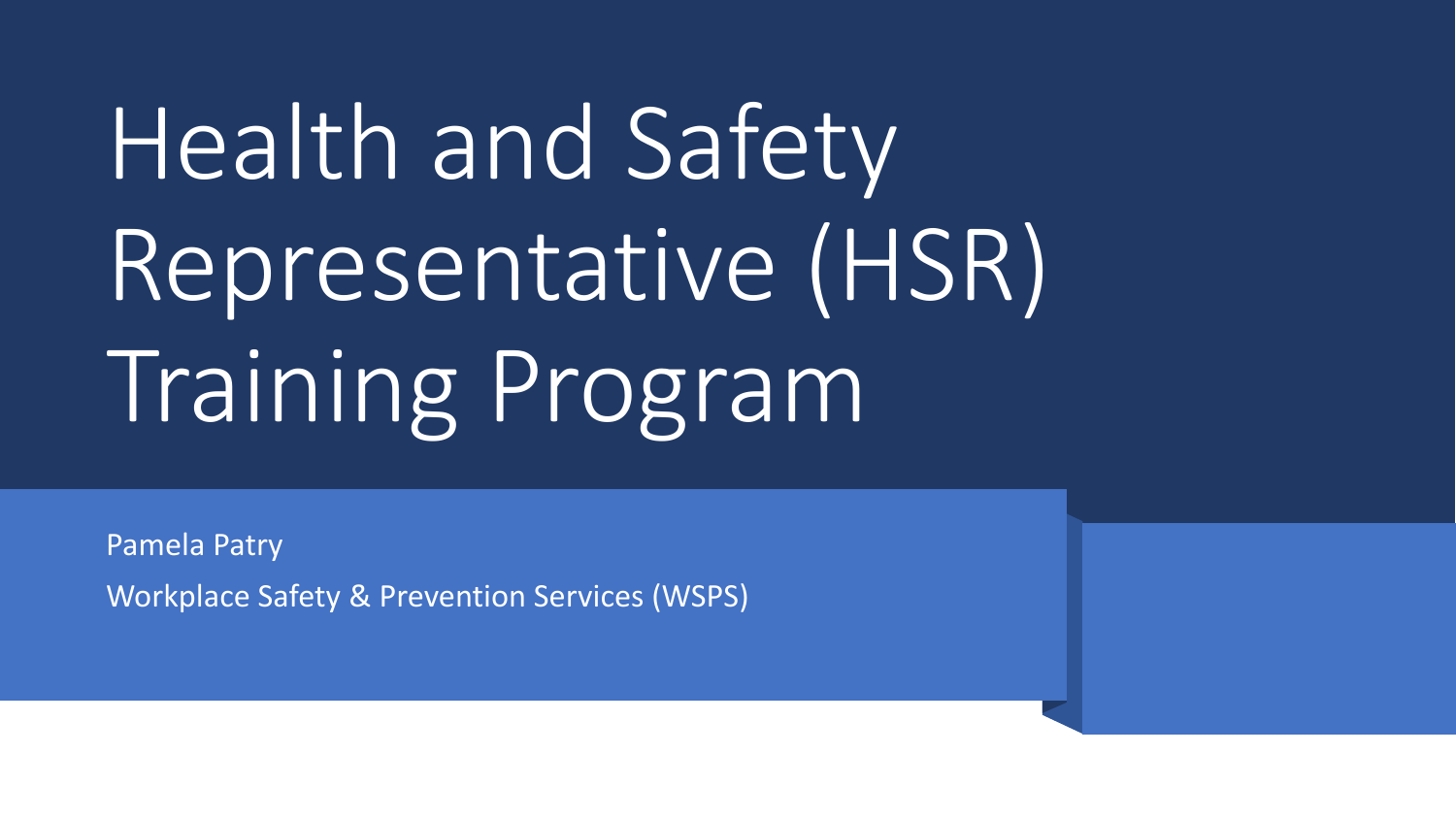# Agenda

- Background and Purpose
- HSR in your Business
- Training Program Highlights
- HSR Duties
- HSR and the Internal Responsibility System
- HSR and COVID Prevention
- HSR Training Course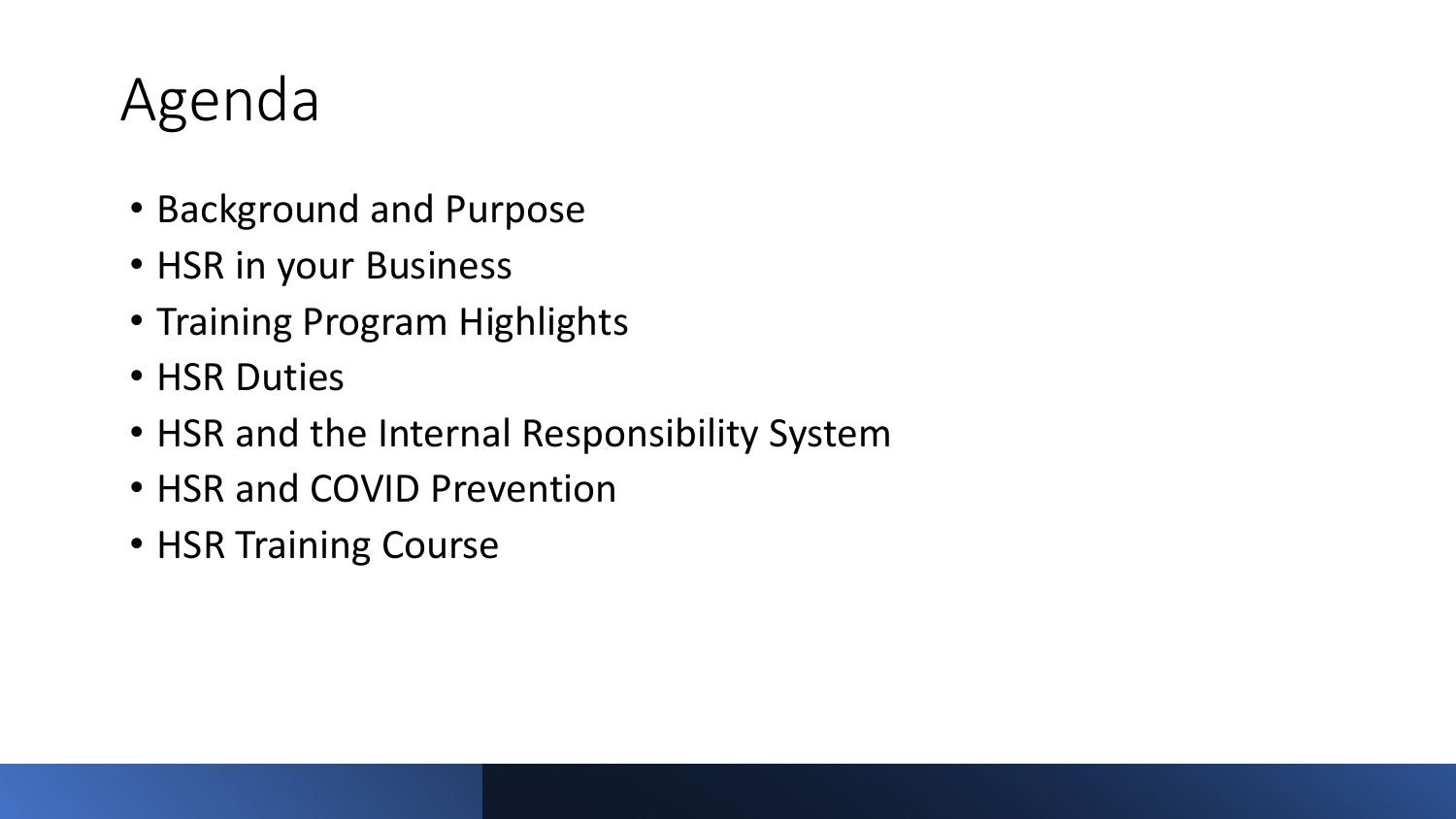# Background and Purpose

- MLTSD program to support Ontario small businesses
	- Investing \$10.5 million to provide up to 60,000 small businesses free health and safety training over the next 3 years
	- As the province reopens, keeping workers safe is top priority
- Initiative will prevent illnesses and injures by training HSRs on how to help keep workplaces safe
- HSR eLearning Training Course
	- Developed by all the Health and Safety Associations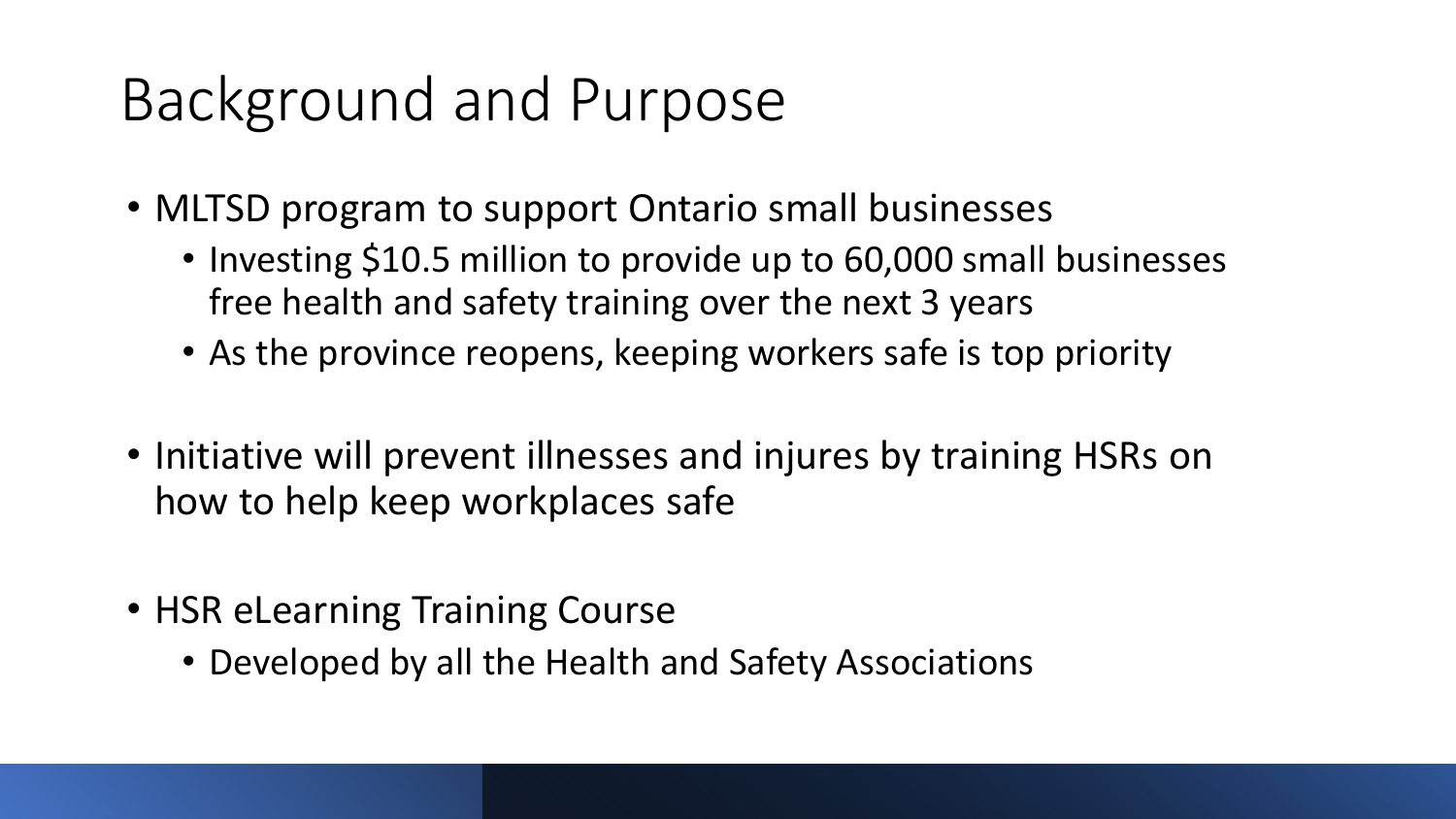## HSR in your Small Business

- Required in workplaces with:
	- 6-19 workers
	- Farms with over 20 workers & that do not require a JHSC
- A worker who is selected by other workers
- Paid for the time to perform their duties
- Not a health & safety supervisor or manager

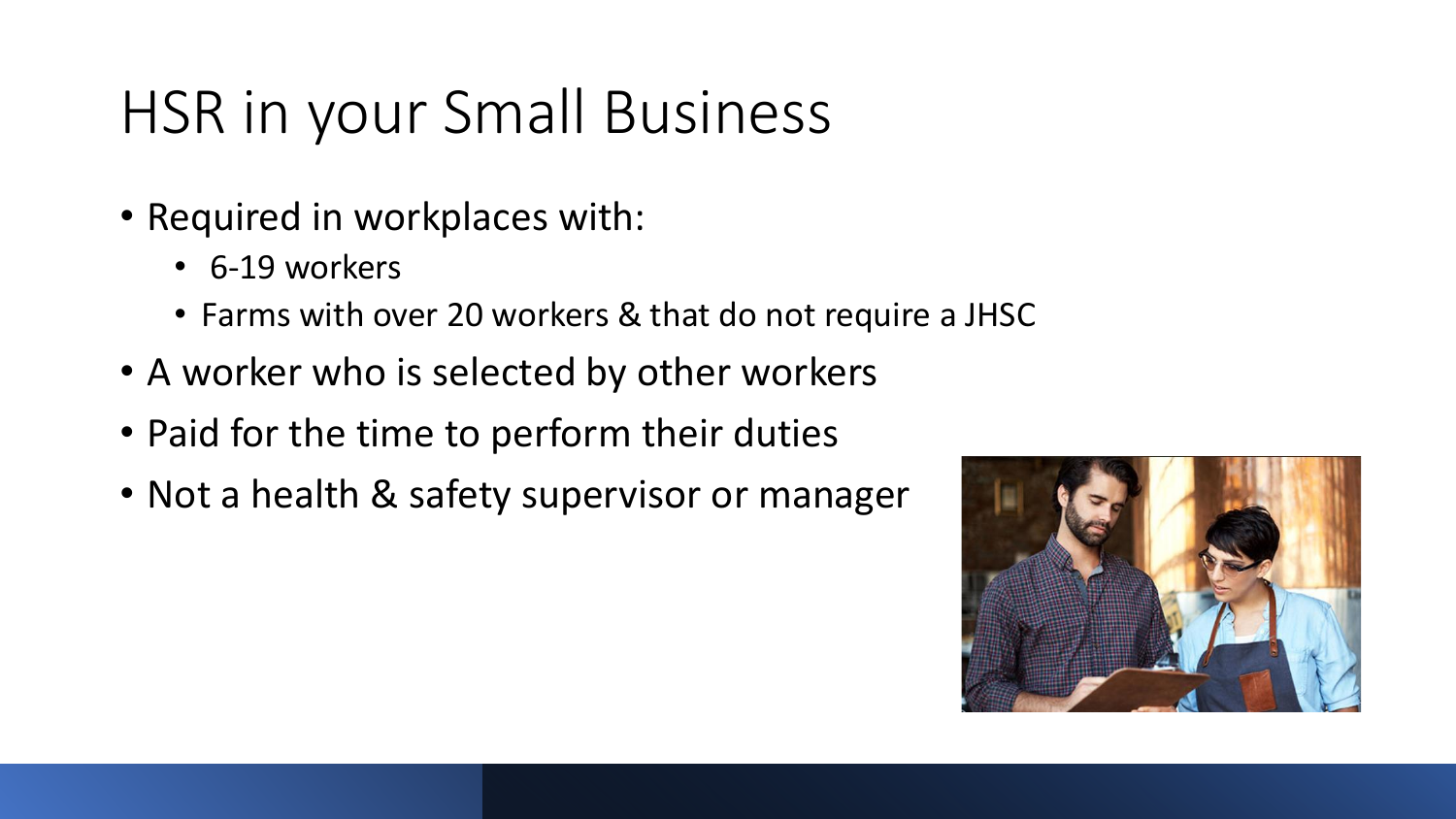## Training Program Highlights

- **Free health and safety training** available for small businesses
	- Reimbursed for the \$25 course registration fee and
	- \$150 towards the representative's training time
- July 2021 March 31, 2024
	- 1 rebate per workplace
	- Consideration for 1 additional reimbursement based on turnover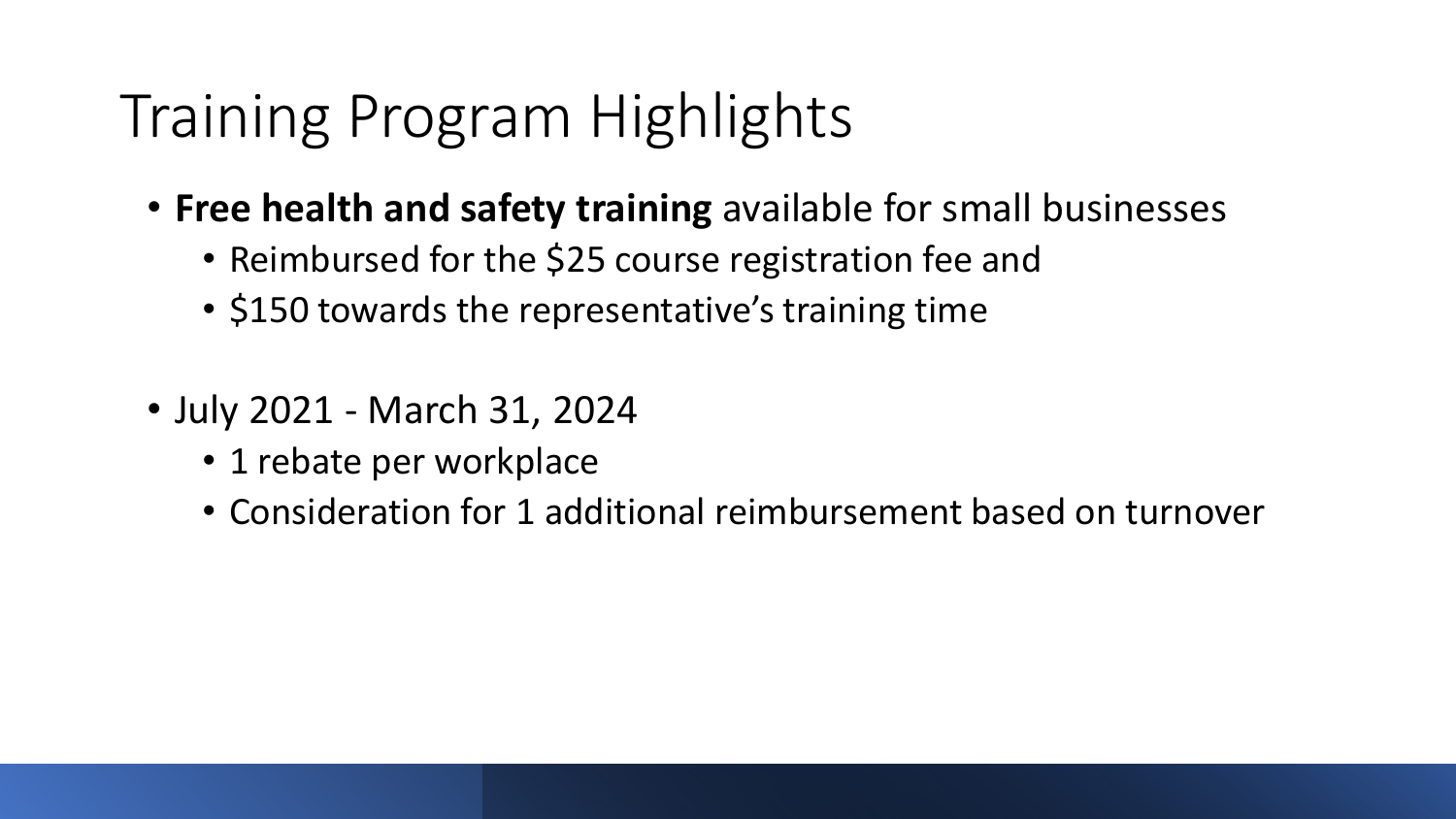#### **Course Registration**

#### **Health And Safety Representative (HSR) Basic Training**



This small business eLearning training program provides guidance on the powers, functions and duties of the workplace health and safety representative. Reimbursement is available for businesses that qualify.



Share  $\leq$ 

#### **Overview**

The cost is based on the total number of seats purchased. Multi-seat pricing is based on the single user seat price with the following volume discounts applied:

Effective July 15, 2021, the Ontario government, through the Small Business Health and Safety Training Program, will reimburse small businesses for the \$25 course registration fee for an appointed health and safety representative and \$150 towards the representative's training time.

To qualify for the reimbursement, a business must have 6-19 employees. Businesses can apply up to two times, with a second allowance permitted for staff turnover. Franchises of the same corporation with unique business numbers are also eligible for funding.

#### **Reimbursement Instructions**

IMPORTANT: Please obtain a certificate of completion from the Health and Safety Representative upon completion of the course. Employers will need the certificate to claim reimbursements.



- 1. Step One: To apply for the reimbursement, the employer must fill out and submit Small Business Health and Safety Training Program form.
- 2. Step Two: In Fall 2021, the employer will receive an email with information on how to complete the reimbursement.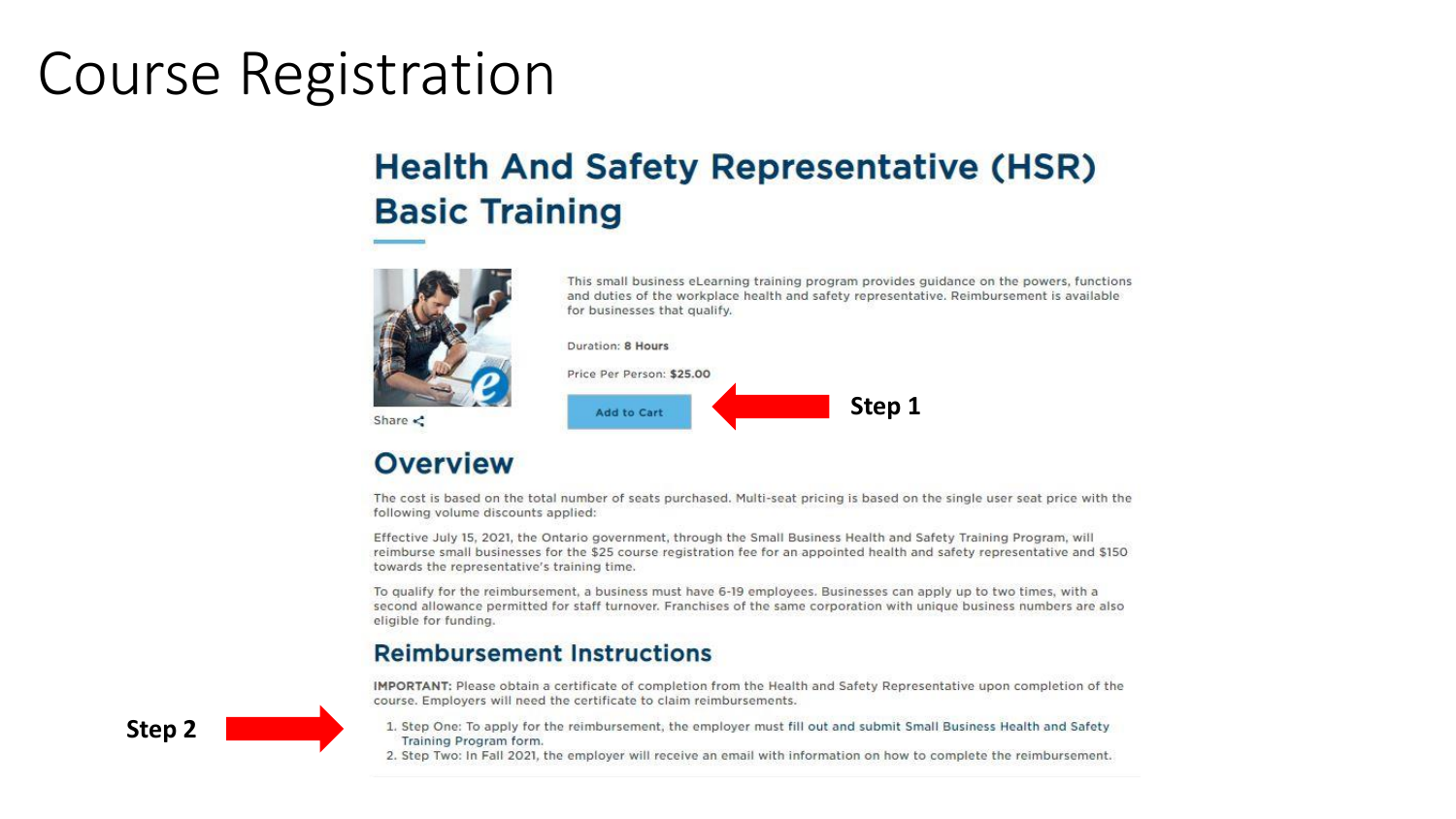#### Reimbursement Application: Step 1

#### **Small Business Health and Safety Training** Program

Effective July 15, 2021, the Ontario government, through the Small Business Health and Safety Training Program, will reimburse small businesses for the \$25 course registration fee and \$150 towards the representative's training time.

To qualify for the reimbursement, a business must have an Ontario Business Number and 6-19 employees. Businesses can apply up to two times, with a second allowance permitted for staff turnover. Franchises of the same corporation with unique business numbers are also eligible for funding.

This Form should be completed by the registered business owner. The information will be used to support validation for the reimbursement. Additional demographic information is voluntary, but will help us assess the reach of this initiative across a broad cross-section of Ontario small business workplaces.

#### **Reimbursement Instructions**

**IMPORTANT:** Please obtain a certificate of completion from the Health and Safety Representative upon their completion of the course. Employers will need the certificate to claim reimbursements. Step One: To qualify for the reimbursement, the employer must fill out and submit this form. Step Two: In the Fall of 2021, the employer will receive an email with information on how to complete the reimbursement submission.

 $\bullet$   $\bullet$   $\bullet$ 

Rev: 2021-09-01

1. Do you regularly employ 6-19 employees? \*  $\bigcirc$  Yes  $\bigcirc$  No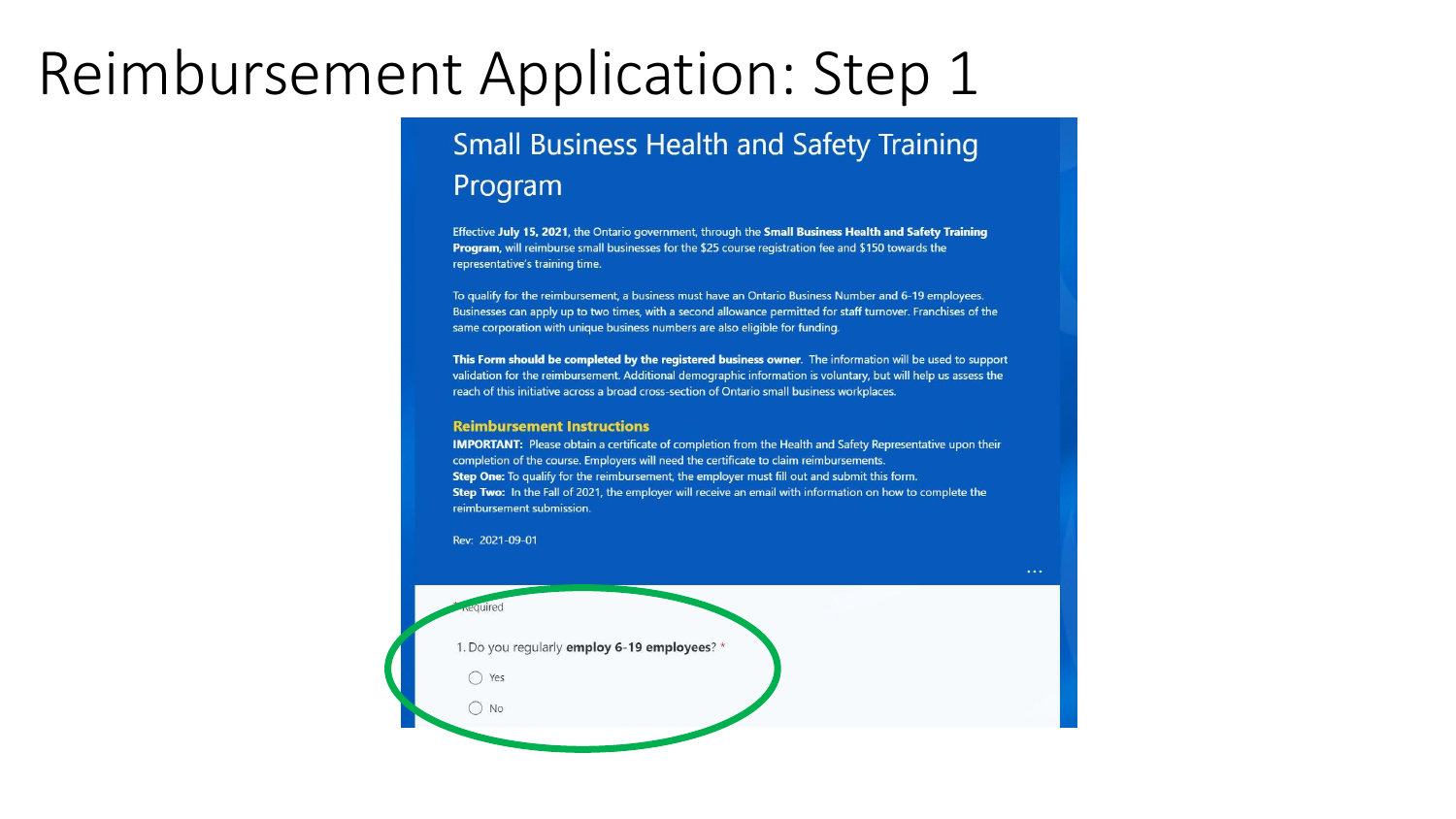# HSR Duties

- Monthly workplace inspections
	- Assist with identifying actual and potential workplace hazards
	- Making recommendations to the employer
- Obtaining health and safety related information from the employer
- Being consulted about and being present at the beginning of health and safety related testing
- Participating in investigation of work refusals
- Inspecting the site of a critical injury or fatality at a workplace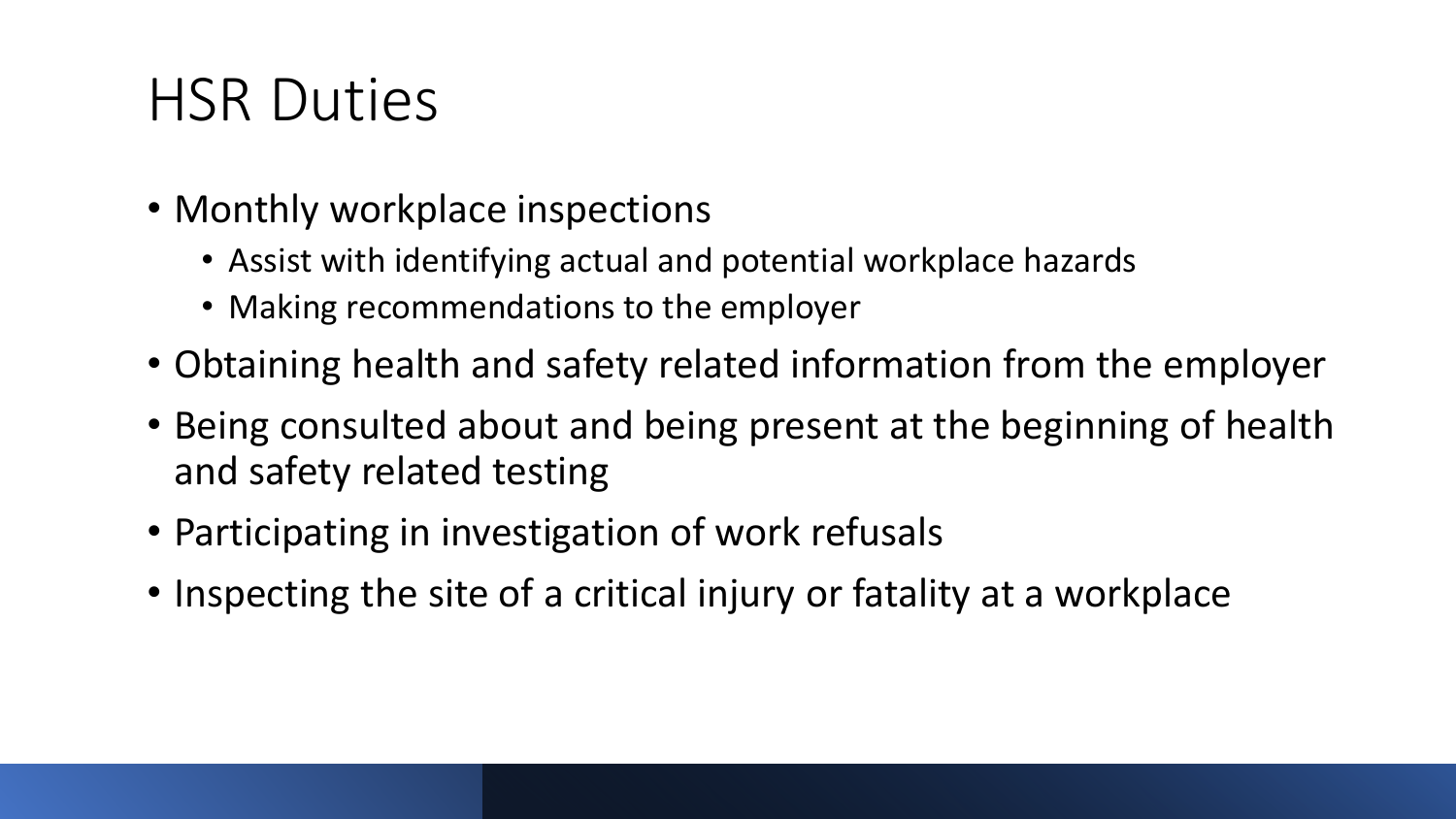#### HSR and the Internal Responsibility System  $(IRS)$ **Employer** provides a safe environment,

establishes the health and safety program and policy and is responsible for the health and safety within the organization

**Supervisors** communicate, monitor and enforce programs and policies

**Workers** comply, participate and brings concerns to the attention of the company

JHSC/Health & **Safety** Representative monitors the system, makes recommendations to the employer and supports communication between parties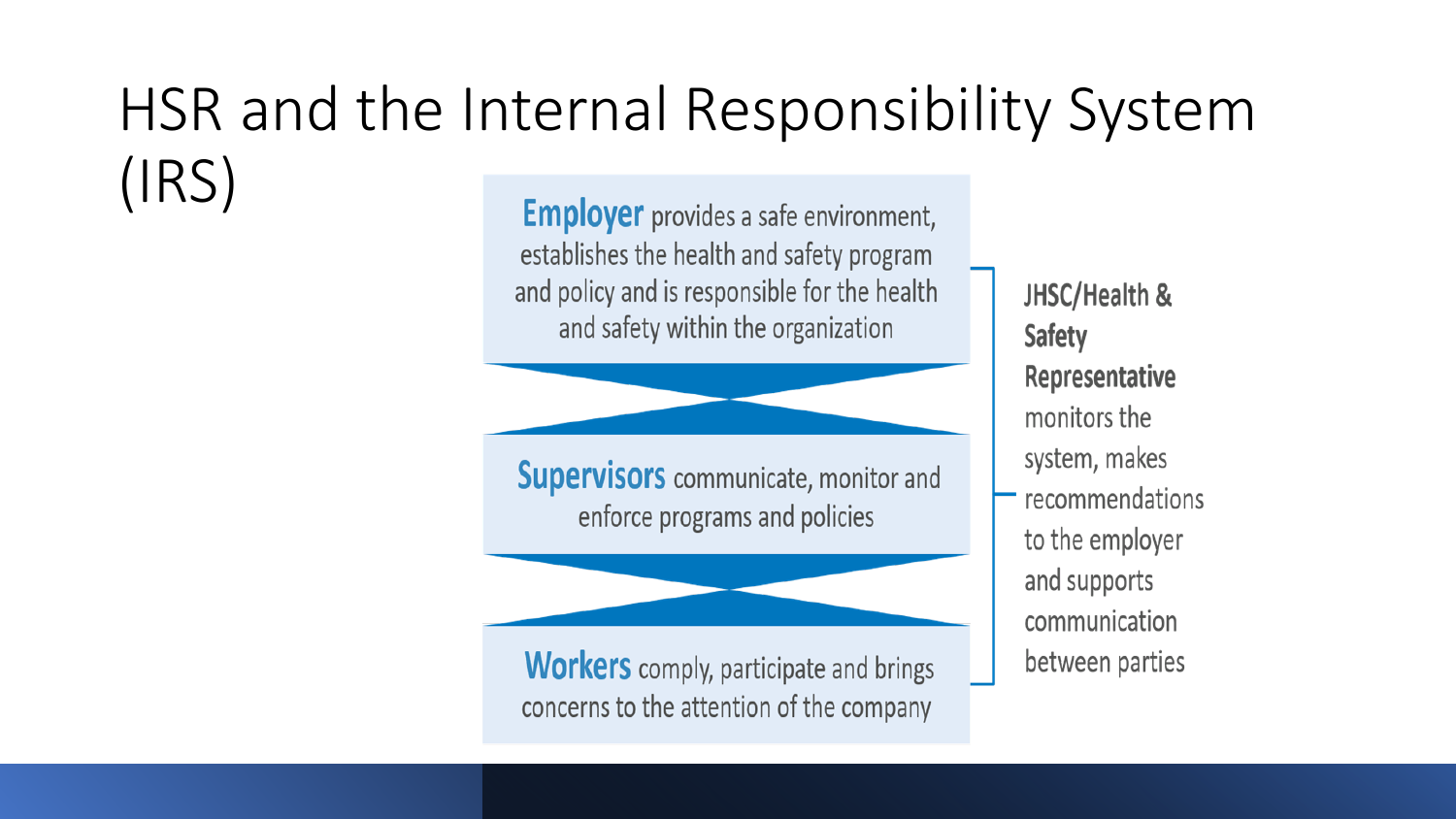### HSR and COVID Prevention

- Help identify the COVID related hazards in the workplace
- Support the creation of a COVID-19 Safety Plan
- Monitor the implementation of the COVID-19 Safety Plan
- Make recommendations for improvement

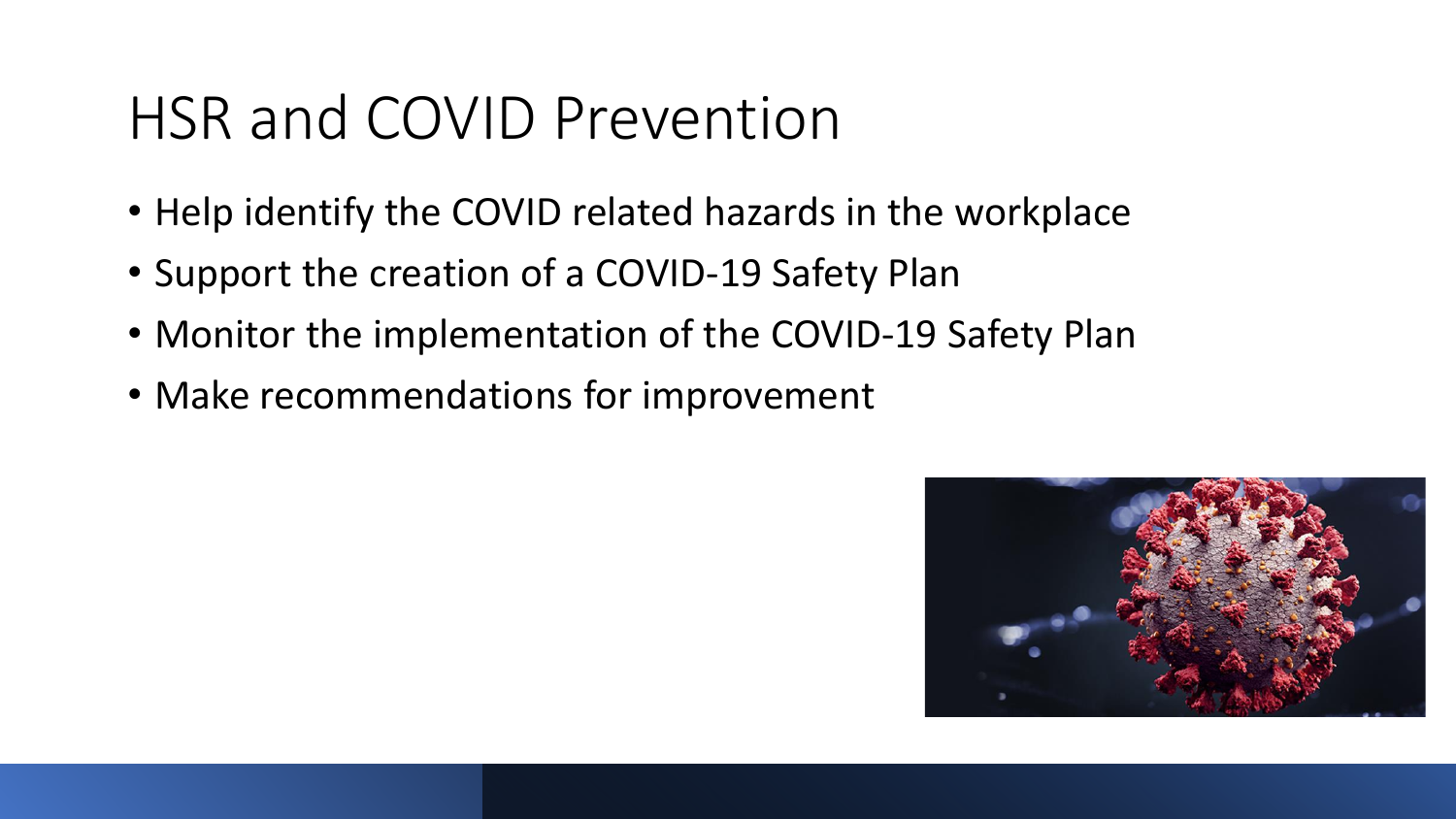# HSR and COVID Prevention: Safety Plan

#### **1. Communicating**

• Have employees and contractors reviewed the Safety Plan?

#### **2. Screening**

• Are the screening tool questions current? Is the link working? Have employees and guests completed the tool?

#### **3. Preventing Transmission**

- Are controls in place: Signage posted?
- Barriers in place and clean? Safe distance maintained?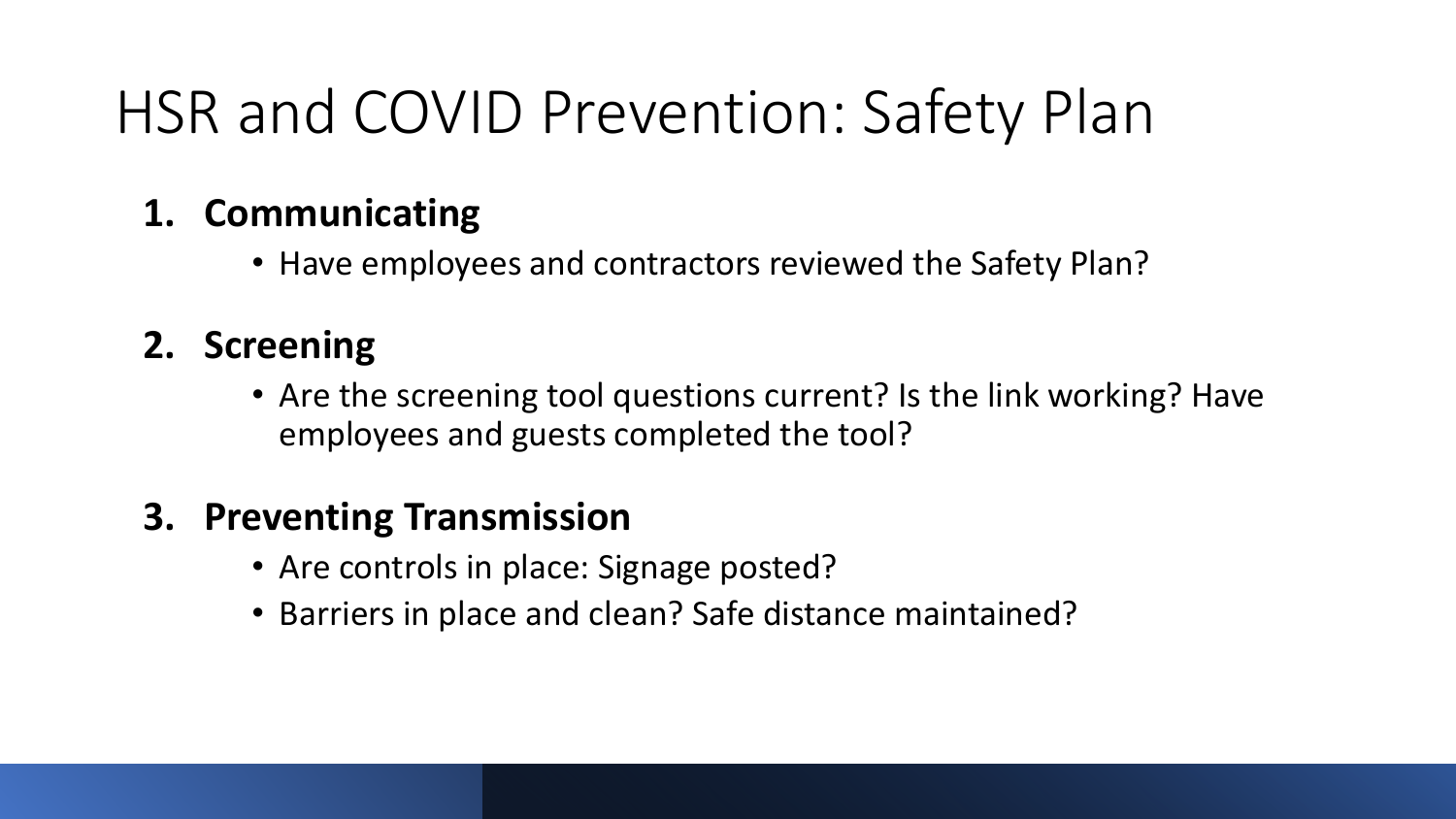# HSR and COVID Prevention: Safety Plan

- **4. Potential case, or suspected exposure**
	- Health unit contact info? Process to notify visitors in place?
- **5. Managing any new risks caused by changes to the way you operate your business**
	- Reports of harassment? Is PPE fogging-up with colder weather?

#### **6. Is your plan working?**

- What is actually happening in the workplace?
- Opportunities for improvement?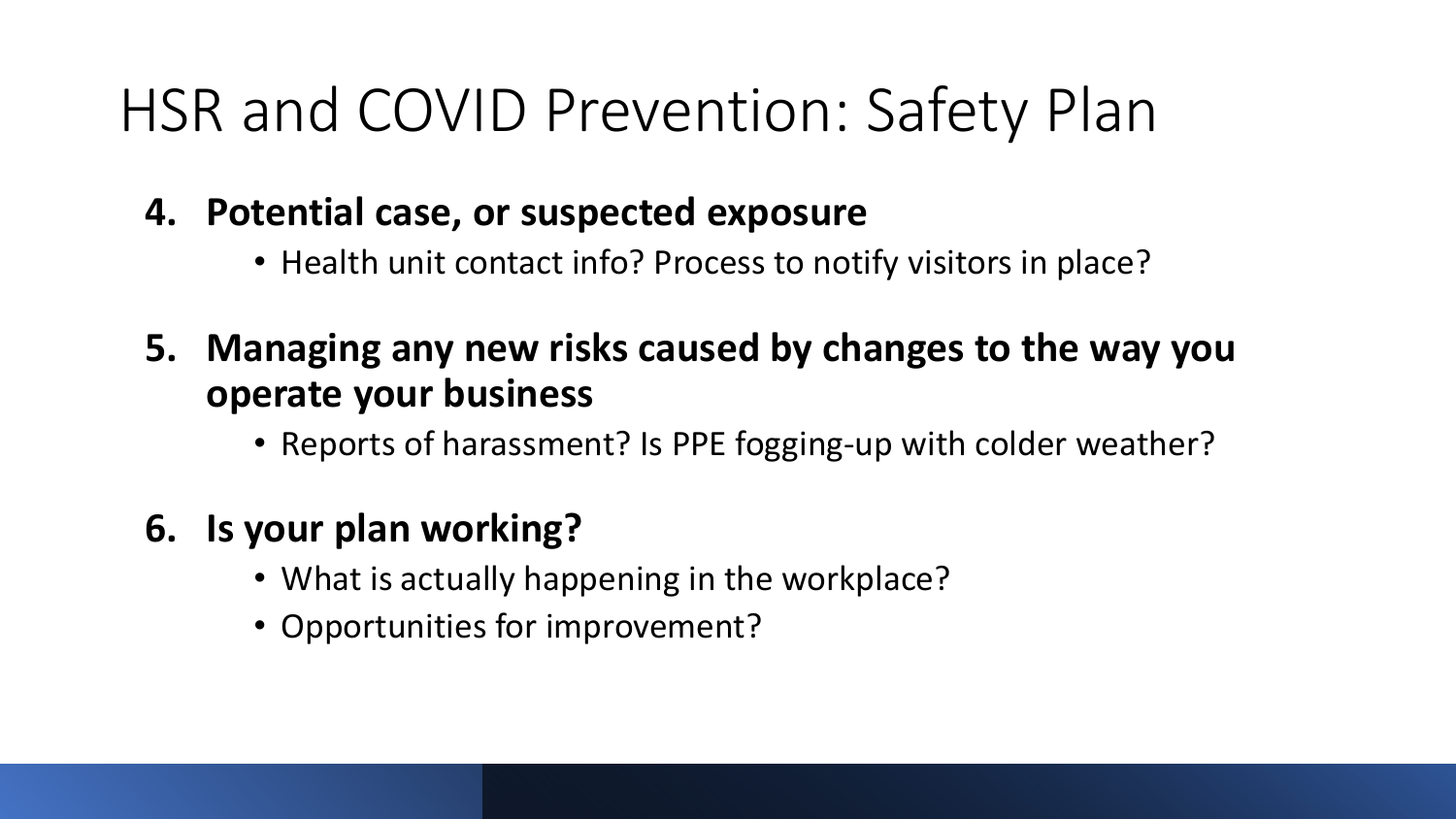# HSR Training Course

- eLearning Course
	- 6-8 hours to complete
- Topics include:
	- OHS laws
	- Rights, duties and responsibilities of HSR and workplace parties
	- Recognition, assessment, control and evaluation of common workplace hazards

#### **Health And Safety Representative (HSR) Basic Training**



Share  $\leq$ 

This small business eLearning training program provides guidance on the powers, functions and duties of the workplace health and safety representative. Reimbursement is available for businesses that qualify.

**Duration: 8 Hours** 

Price Per Person: \$25.00

Add to Cart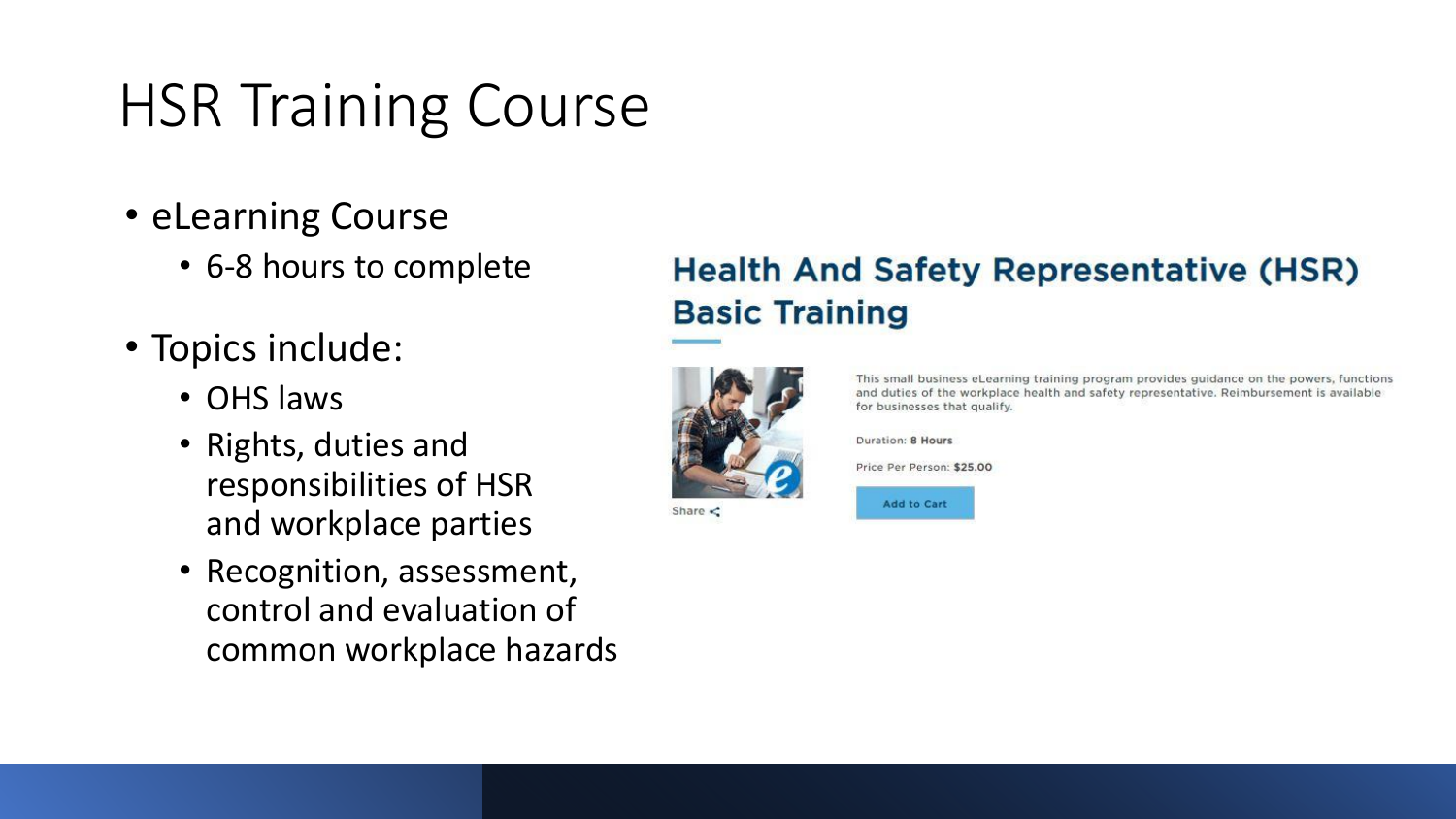# Training Program Highlights

- For all small businesses with:
	- 6-19 workers or
	- Farms with over 20 workers who don't require a JHSC
- \$175 reimbursement for 1 worker HSR
- Program runs July 2021 March 31 2024



• Prevent illnesses and injures by training HSRs on how to help keep workplaces safe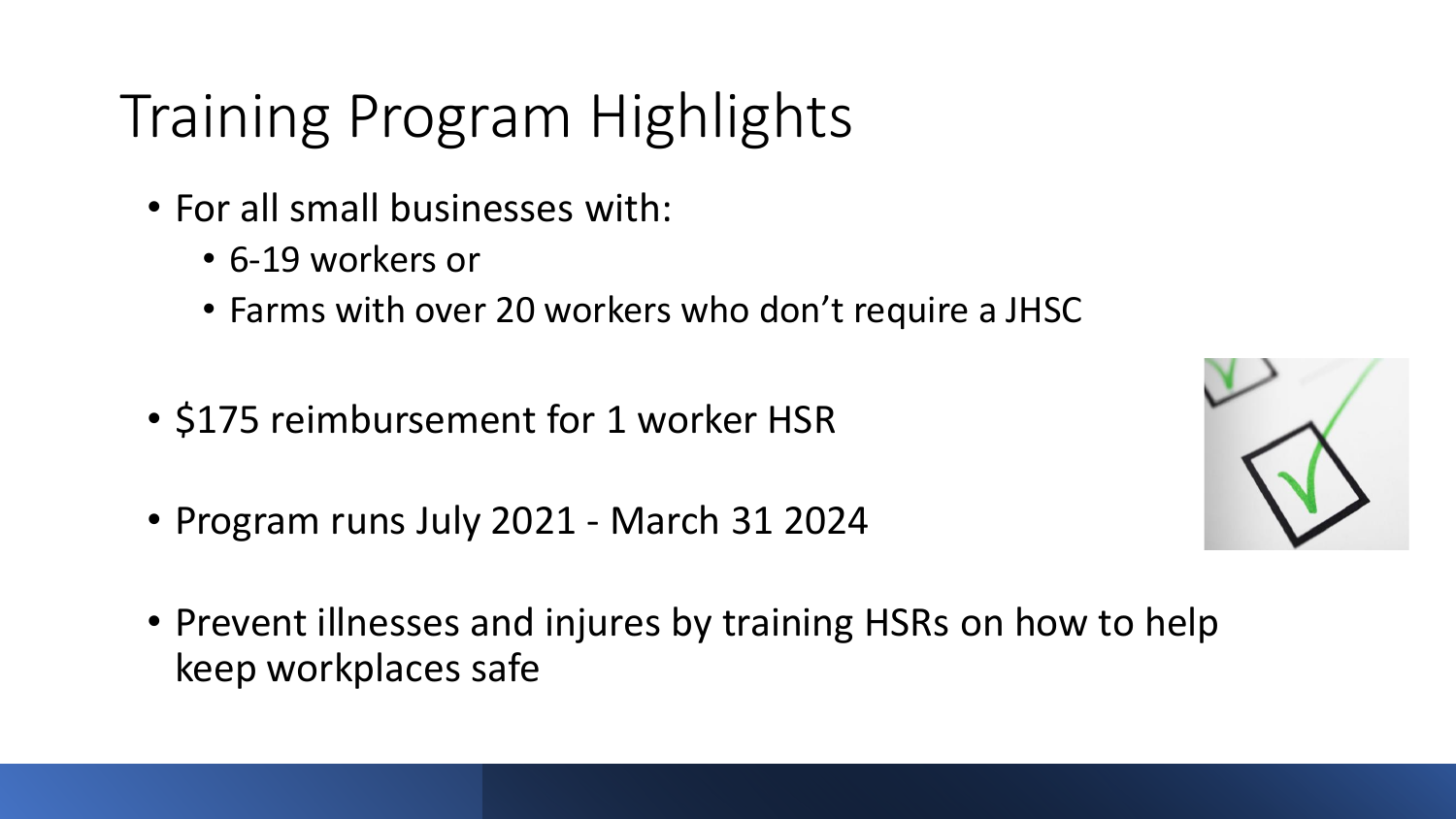

#### [smallbusinessHSR@wsps.ca](mailto:smallbusinessHSR@wsps.ca)

Duty Consultant (877) 494-9777